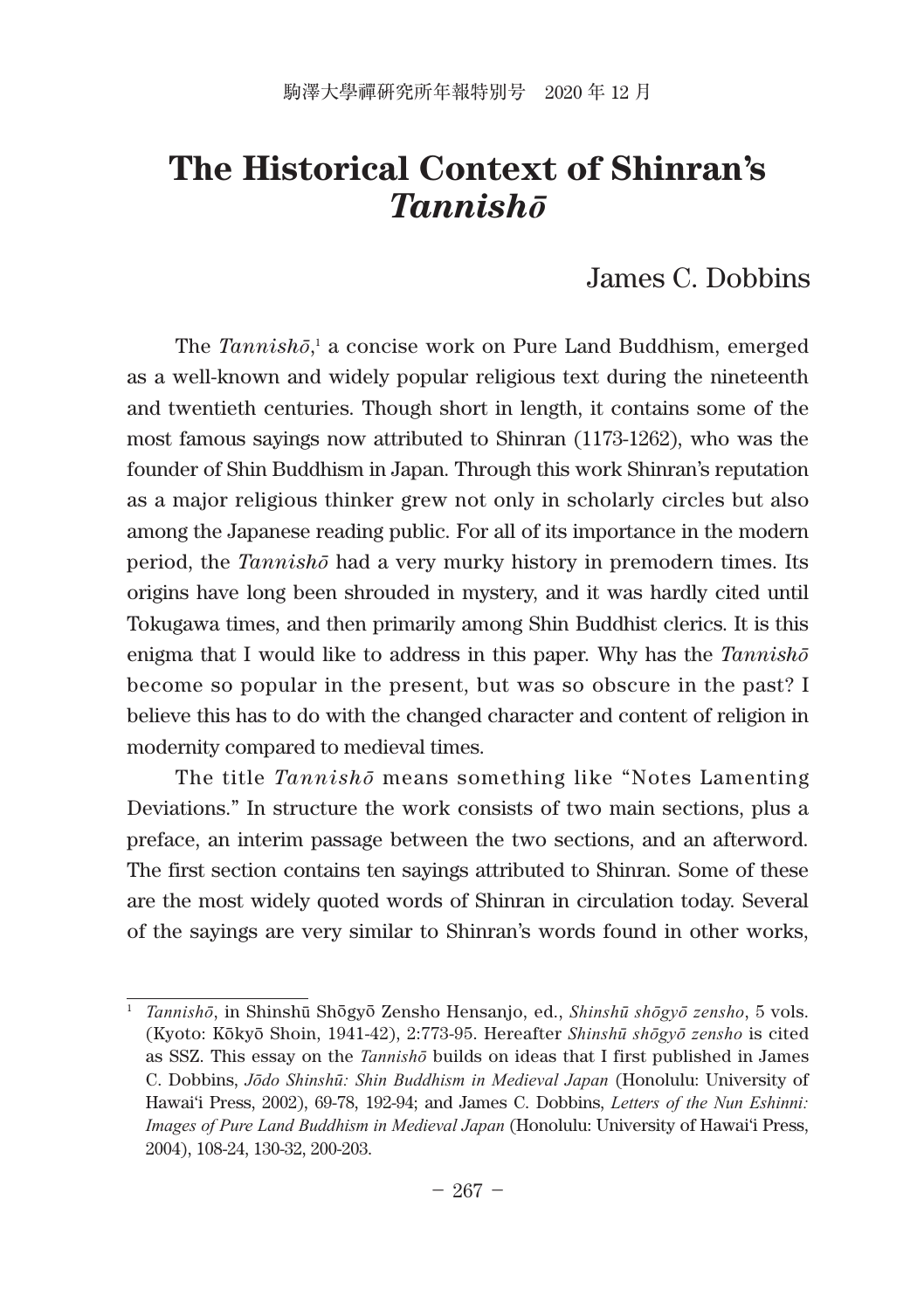but a few are unique to the *Tannishō*. 2 The second section contains eight brief parts in which "deviations" from Shinran's teaching are elucidated and critiqued. The author of the work clearly felt that some people had misinterpreted Shinran's ideas and sought to correct them by citing Shinran's words—not only in the sayings of the first section, but also in additional quotations found in other parts of the text. Some of the other quotations are treasured today just as much as the ten sayings in the first half are.

It is impossible here to cover all the topics in the *Tannishō*, but I would like to mention a few that have emerged as archetypal ideas ascribed to Shinran. The first is the theme of *akunin shōki*—the belief that the evil person is the primary target of Amida Buddha's vow to save all sentient beings. In the text Shinran is famously cited as saying, "Even the good person can be born in the Pure Land. How much more so the evil person!" (*Tannishō* 3).<sup>3</sup> This view goes against the conventional belief that enlightenment is the result of individual effort and concentration. Shinran claims, instead, that one must relinquish one's own efforts and rely on Amida's great power to actualize enlightenment. The evil person, as his argument goes, is more likely to do so than the person who has amassed many good works. The upshot of this idea is that the process of enlightenment is not a matter of religious striving, but occurs in the form of an unpremeditated and unanticipated realization resulting in a transformed state. This is what Shinran considers to be the ideal state of faith.

Another theme in the *Tannishō* is that this religious realization is a one-to-one, private, and interior connection with Amida. It is not mediated through external events or outside agents. This idea is best reflected in another famous quotation from the *Tannishō*: "When I reflect

<sup>&</sup>lt;sup>2</sup> For parallel or related passages in Shinran's writings and other Shin Buddhist works, see Taya Raishun, *Tannishō shinchū* (Kyoto: Hōzōkan, 1973), 41-42, 48-50, 55, 63-67, 75, 79-80, 82-90. One of the famous quotations that is found only in the *Tannishō* is: "[I] Shinran have never spoken the *nenbutsu* even once out of filial devotion to my [departed] father and mother" (*Tannishō*, SSZ 2:776).

<sup>3</sup> *Tannishō*, SSZ 2:775.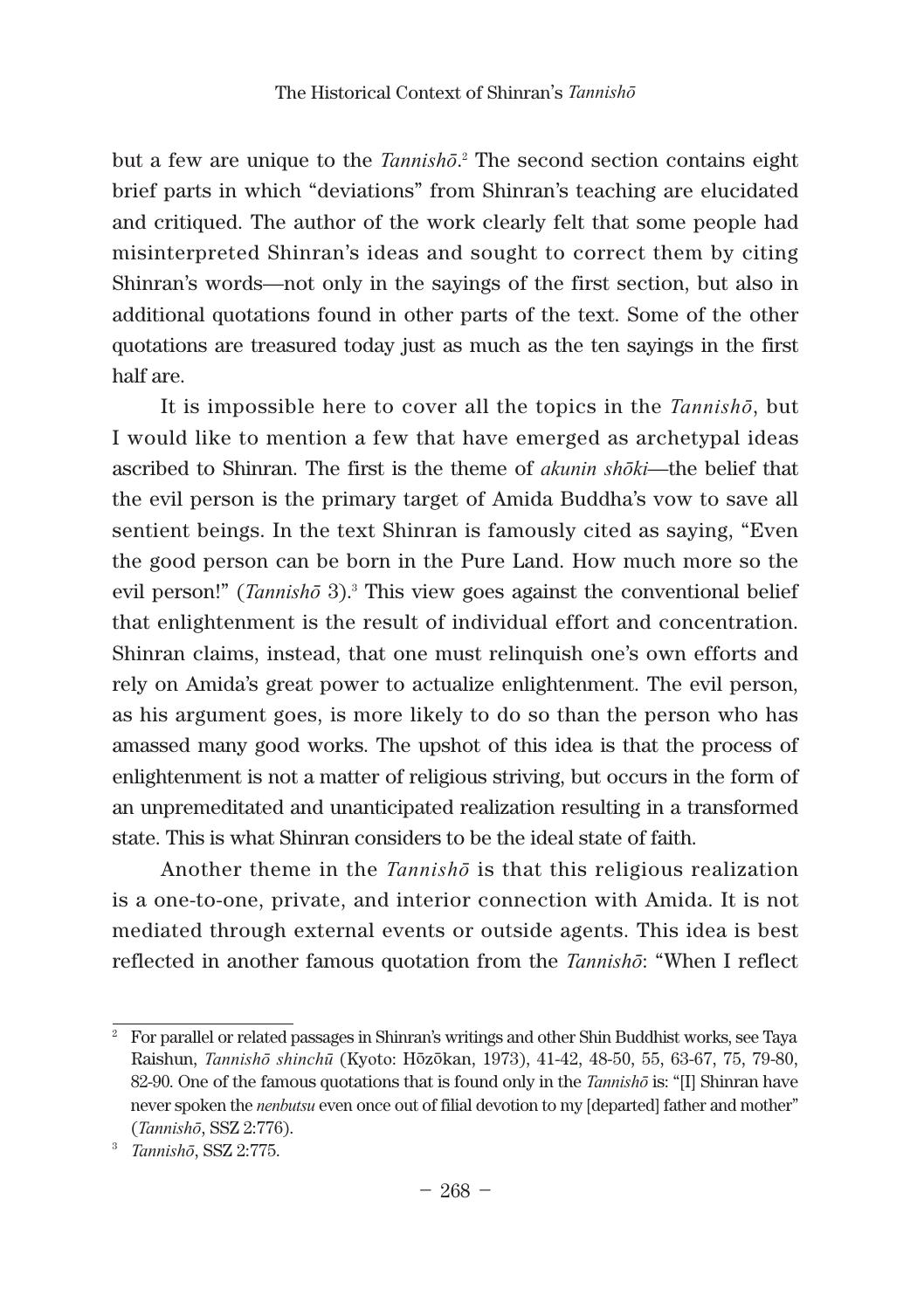deeply on Amida's vow, [which he framed] after five kalpas of profound contemplation, [I realize] it was solely for one person, [me] Shinran. Hence, I am grateful for his principal vow aimed at establishing [my] salvation even as a person so burdened with karma" (*Tannishō* Afterword).<sup>4</sup> What is striking about this quotation is how subjectively and personally Shinran takes Amia's vow to be, which is actually aimed at saving all sentient beings universally. This same perspective is conveyed in another quotation in the text where he is asked by his disciples to convey his most profound understanding of the Pure Land teachings. After declaring himself to be a mere follower of the *nenbutsu* as taught by Hōnen (1143-1212), he says: "In short, the faith of this lowly person is like that. Over and above this, whether you take up the *nenbutsu* and put faith in it, or whether you reject it, is for each of you to decide" (*Tannishō* 2).<sup>5</sup> The message conveyed by both of these quotations is that religion is a personal choice and that it is experienced on an individual basis.

Other famous sayings in the *Tannishō* suggest that Shinran understood faith and the *nenbutsu* to operate outside the framework of conventional religion. That is, in the public sphere Buddhism may have definite conventions and practices by which the teachings are imparted, but those conventions do not constitute true religion, which is found only in the private sphere directly between a person and Amida. This view is suggested in a well-known quotation in the text: "I, Shinran, do not have even one disciple" (*Tannishō* 6).<sup>6</sup> This statement is, of course, at odds with historical fact. We know for certain that he had numerous disciples, and one of them, it seems, was the very author of the *Tannishō*. The point Shinran is trying to make with this statement is that what causes one to practice the *nenbutsu* is not the relationship between the master and the disciple, but rather the relationship between the disciple and Amida. Thus, it is when people connect directly with Amida and acquiesce to his power that religious

<sup>4</sup> *Tannishō*, SSZ 2:792.

<sup>5</sup> *Tannishō*, SSZ 2:775.

<sup>6</sup> *Tannishō*, SSZ 2:776.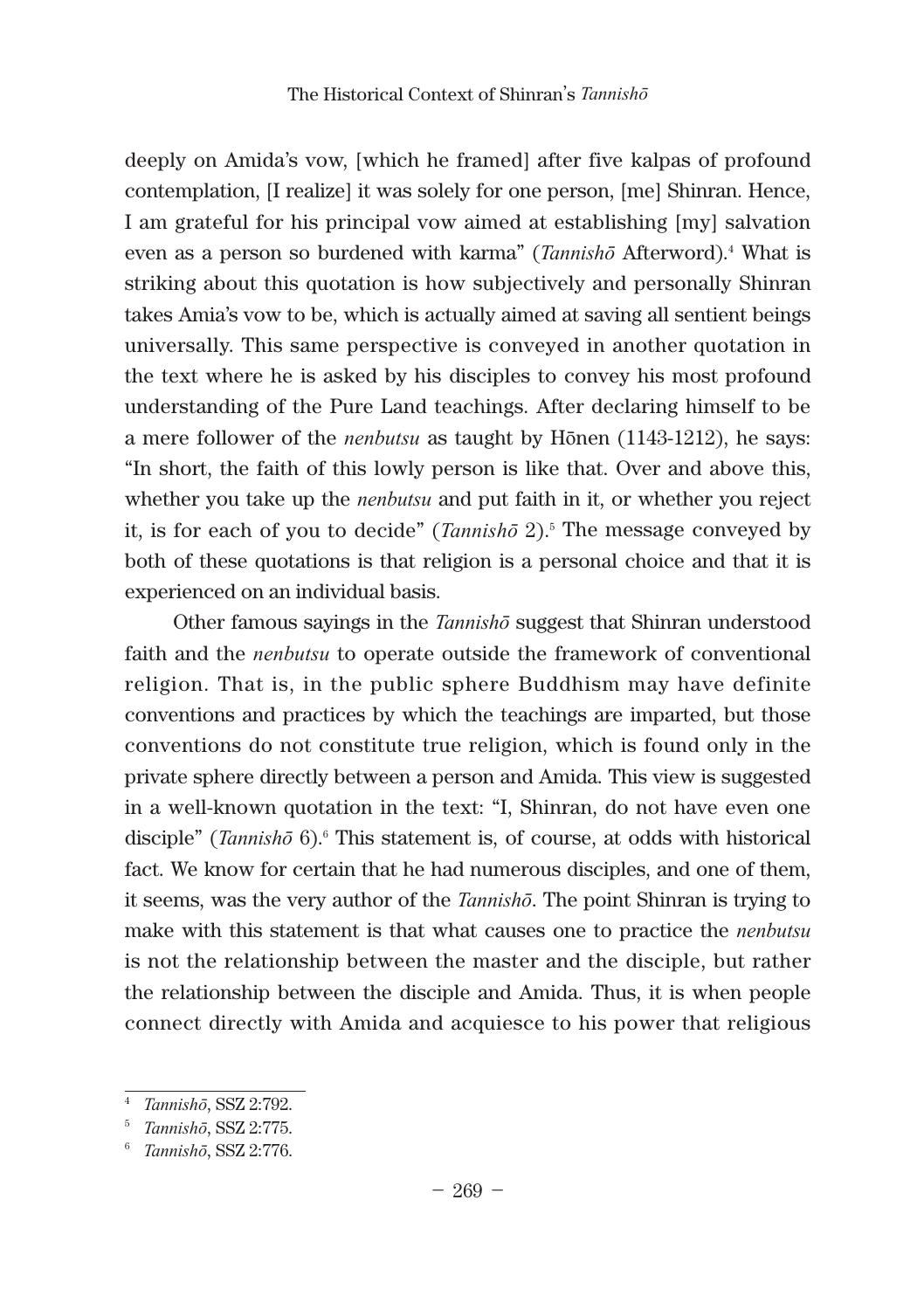awareness and practice arise in them.

Another statement in the *Tannishō* reinforces the idea that religion operates in a private sphere apart from its social context. There Shinran is quoted as saying, "[I] Shinran have never spoken the *nenbutsu* even once out of filial devotion to my [departed] father and mother" (*Tannishō* 5).<sup>7</sup> On the surface this statement seems to repudiate the tradition of venerating parents, which was woven into the social and religious fabric of Japan. It is true that Shinran proceeds to qualify this statement, indicating that, if only he goes on to attain enlightenment first, then he can help save all living beings instead of expending his efforts only on aiding his parents. Even with this qualification, however, it is clear that Shinran places a higher value on attaining enlightenment through the power of Amida's vow than on saving his parents in the present.

My presentation of quotations from the *Tannishō* here is selective and somewhat superficial. There is in fact much more subtlety and nuance in the text that could be revealed in a more detailed historical analysis. But I present them in this fashion to accentuate the stereotype of Shinran today. These are the quotations that captured people's imagination from the late nineteenth century onward. Among the early champions of the *Tannishō* was the great Shin Buddhist reformer Kiyozawa Manshi (1863-1903), who was a celebrated student of Western philosophy, but at the same time took the Tannishō as one of the three most influential books in his life.<sup>8</sup> Also, the wellknown popularizer of Buddhism in the West, D. T. Suzuki (1870-1966), held the *Tannishō* in high esteem, regarding it as the true essence of Shinran's teaching, even more so than his magnum opus *Kyōgyōshinshō* (which Suzuki once dramatically said should not have been written).<sup>9</sup> In addition to them, the playwright Kurata Hyakuzō (1891-1943) helped spread the *Tannishō*'s renown beyond Shin sectarian boundaries to secular audiences in Japan

<sup>7</sup> *Tannishō*, SSZ 2:776.

<sup>8</sup> Yasutomi Shin'ya and Yamamoto Nobuhiro, eds., *Kiyozawa Manshi shū*, "Iwanami Bunko" 33-127-2 (Tokyo: Iwanami Shoten, 2012), 297-320.

<sup>9</sup> Suzuki Daisetsu, *Shinshū zakkan* and *Nihon teki reisei*, in *Suzuki Daisetsu zenshū*, 40 vols. (Tokyo: Iwanami Shoten, 1999-2003), 31:385-88 and 8:82-87.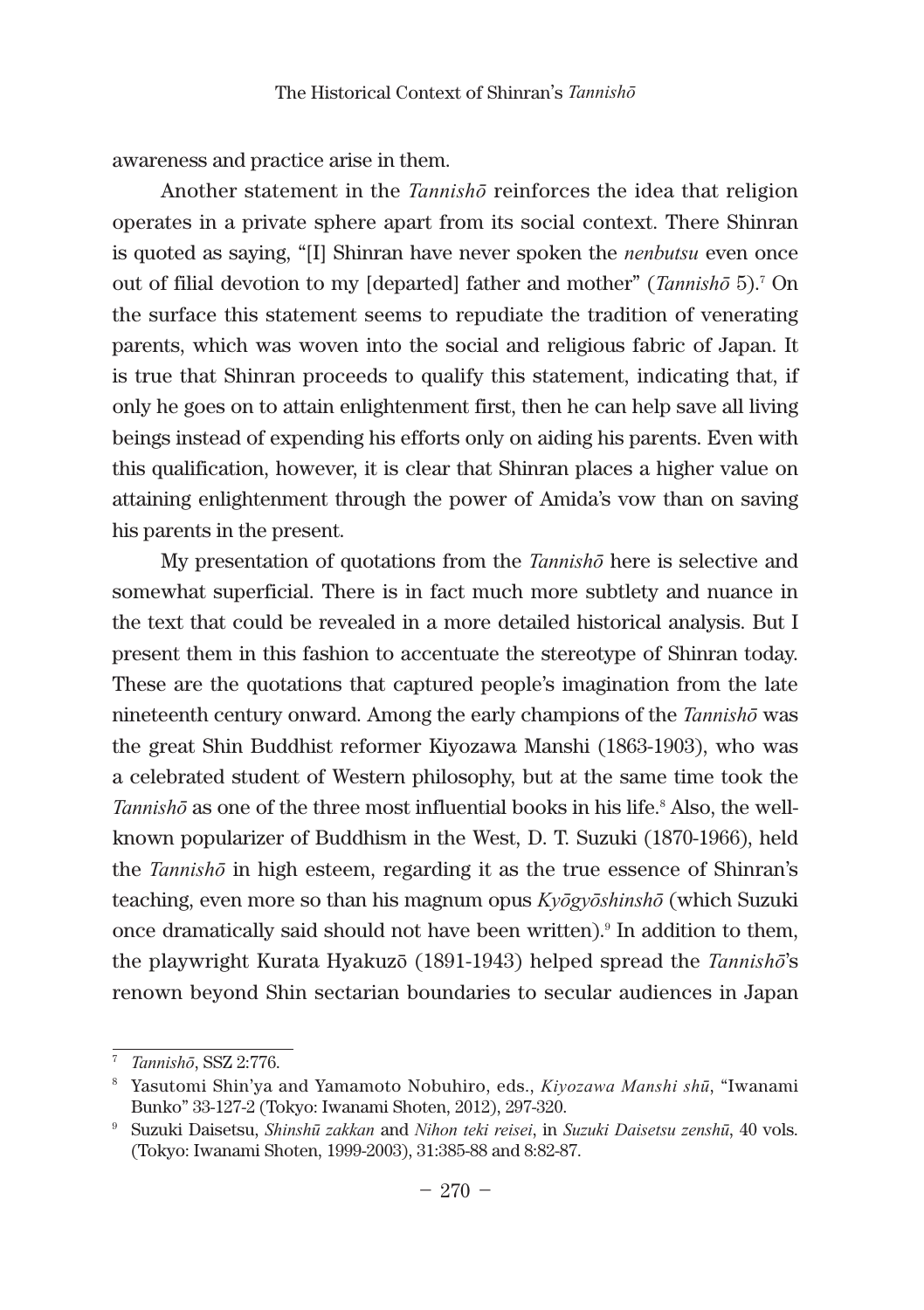with his wildly popular theatrical account of Shinran's life, *Shukke to sono deshi* ("The Priest and his Disciple"), which incorporates large portions of the *Tannishō*'s text and ideas into its story.<sup>10</sup> All of these reflect the reception and popularization of the *Tannishō* at the turn of the twentieth century.

What these intellectuals drew from the *Tannishō* is an image of religion that is personal and inward, whereby people confront their own frailties and shortcomings and come to terms with forces in the universe that offer transcendence—in this case, Amida Buddha. All of this occurs as an individual experience without the necessity or intervention of social organizations. Shinran, in this reading of the *Tannishō*, presents an example of how a person should act in these circumstances. He functions as a role model for humans seeking meaning in a world fraught with misfortune. This portrayal of religion is, I would maintain, largely modern. It represents a reconstruction of religion in the light of modern science and in the wake of existentialism's rise as a humanistic response. This is not to say that the statements in the *Tannishō* are false or that Shinran did not have an existential way of looking at the world. Rather, it is to say that emphasizing this image of Shinran only—primarily through his famous quotations in the *Tannishō*—is to misrepresent the complex medieval world of religion in which Shinran operated.

At this point I would like to shift our attention to the problematic history of the *Tannishō* as a text. As I said earlier, its origins and transmission have been a thorny issue in scholarship. The earliest surviving manuscript copy was produced sometime around 1480 by Rennyo (1415-  $99$ ),<sup>11</sup> the celebrated descendent of Shinran who parleyed Shin Buddhism and its main temple, Honganji, into a massive nationwide religious organization. His copy dates approximately two centuries after the *Tannishō*  was supposedly written. No references to the work can be found prior to Rennyo's time, and only about a dozen other manuscripts are traceable even

<sup>10</sup> Kurata Hyakuzō, *Shukke to sono deshi*, "Iwanami Bunko" 63-64 (Tokyo: Iwanami Shoten, 1962), 225-30 ("Kaisetsu" by Tanikawa Tetsuzō).

<sup>11</sup> This is the version found in *Tannishō*, SSZ 2:773-95.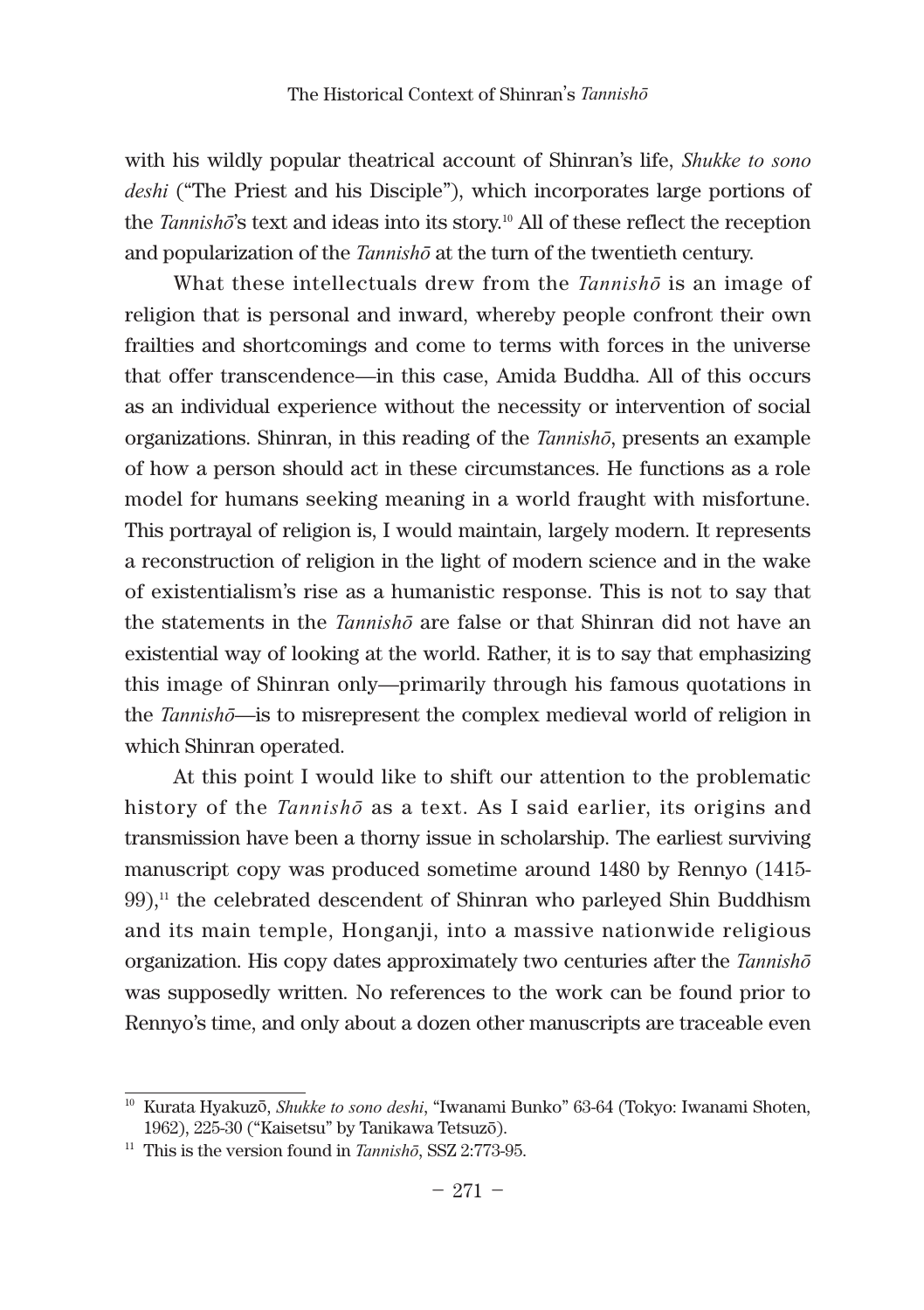to the century after him.12 In short, the *Tannishō* was an obscure work prior to the Tokugawa period. The reason for its obscurity is not clearly known. One speculation is that the text was suppressed because its powerful message was considered potentially subversive to the Shin Buddhist organization. That, at least, is how the postscript to Rennyo's manuscript is sometimes interpreted. It says: "This text is one of the important scriptures in our school, but it is not to be revealed capriciously to persons lacking karmic preparation for it" (*Tannishō*, Postscript).13 This seems to suggest that people will act independently of priests and temples if they believe that faith is the only thing necessary for salvation.14 I think, however, there may have been other reasons for *Tannishō*'s obscurity, which I will describe later.

The point at which the *Tannishō* did begin to attract more attention was the Tokugawa period.15 It first circulated primarily among scholar priests, and eventually was included in the woodblock printing of the two Shin Buddhist canons: *Shinshū hōyō*, vol. 8 (1765) and *Shinshū kana shōgyō*, vol. 2 (1811). Though no traces of the text survive prior to Rennyo's time, there has never been any suspicion that it is a fabricated or spurious work. Two learned priests of particular note who have had the greatest influence on modern *Tannishō* scholarship are Kōgatsuin Jinrei (1749-1817) and Myōon'in Ryōshō (1788-1842). They published important commentaries on the work, *Tannishō kōrinki*16 and *Tannishō monki*17 respectively, in the early nineteenth

 $12$  The earliest dated manuscript of the *Tannishō*, preserved at Otani University in Kyoto, bears the date 1519. Concerning the early manuscripts and editions of the text, see Kaneko Daiei, *Tannishō*, "Iwanami Bunko" 732 (Tokyo: Iwanami Shoten, 1950), 35-40; and Taya Raishun, *Tannishō shinchū*, 11-24 ("Kaidai").

<sup>13</sup> *Tannishō*, SSZ 2:795.

<sup>14</sup> Fukushima Kazuto, *Kindai Nihon no Shinran: Sono shisōshi* (Kyoto: Hōzōkan, 1973), 12-13.

<sup>15</sup> Concerning the various commentaries on the *Tannishō* produced in the Tokugawa period, see Hayashi Tomoyasu et al., "Edo jidai ni okeru *Tannishō* kenkyū no tenkai," *Ryūkoku Daigaku Bukkyō Bunka Kenkyūjo kiyō* 46 (2007): 134-60.

<sup>16</sup> Kōgatsuin Jinrei, *Tannishō kōrinki*, in *Shinshū taikei*, 37 vols. (Tokyo: Kokusho Kankōkai, 1974-76), vol. 23.

<sup>17</sup> Myōon'in Ryōshō, *Tannishō monki*, in *Zoku Shinshū taikei*, 24 vols. (Tokyo: Kokusho Kankōkai, 1976-77), vol. 21.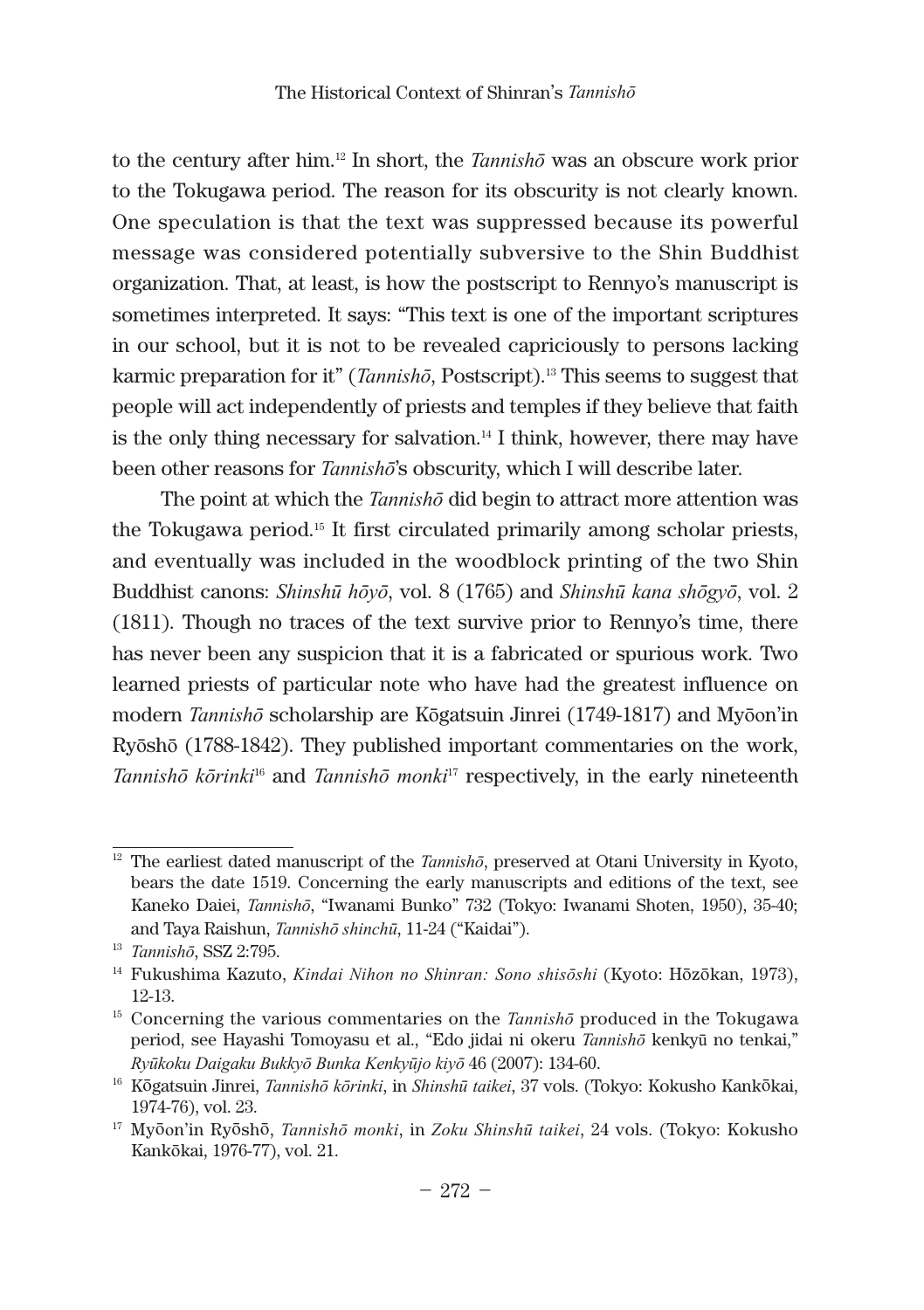century. Their scholarship has provided the most compelling hypotheses on the mysterious origins of the text.

One of the main questions that Tokugawa scholars sought to answer was who the author of the *Tannishō* was. The prevailing attribution early in the period was Kakunyo (1270-1351), Shinran's great-grandson who was the de facto founder of the Honganji temple. The reason is that there are several similar quotations found in the *Tannishō* and Kakunyo's writings principally, his work *Kudenshō*, composed in 1331. It is also a collection of sayings and anecdotes attributed to Shinran. The parallel passages are well documented in Jinrei's commentary and also in subsequent scholarship of the twentieth century. Let me give a couple of examples. The *Tannishō* says: "No other good is necessary beyond having faith in [Amida's] principal vow. The reason is that there is nothing so good that it can surpass the *nenbutsu*. And likewise no evil should be feared, for there is nothing so evil that it can obstruct Amida's principal vow" (*Tannishō* 1).18 The *Kudenshō*'s version says: "One should not desire good, nor fear evil. The reason not to desire good is that there is no good that surpasses having faith in Amida's principal vow. And the reason not to fear evil is that there is no evil that can obstruct Amida's principal vow" (*Kudenshō* 4).19 A second example from the *Tannishō* is: "'Even the good person can be born in the Pure Land. How much more so the evil person!' But what people of the world always say is, 'Even the evil person can be born in the Pure Land. How much more so the good person!'" (*Tannishō* 3).20 The *Kudenshō* for its part states: "What people of the world always think is, 'Even the evil person can be born in the Pure Land. How much more so the good person!' … But they should say, 'Even the good person can be born in the Pure Land. How much more so the evil person!'" (*Kudenshō* 19).21 Such similarities—and several others—caused Tokugawa clerics to suspect that Kakunyo was the author of the *Tannishō*. But Jinrei

<sup>18</sup> *Tannishō*, SSZ 2:773.

<sup>19</sup> *Kudenshō*, SSZ 3:5-6.c

<sup>20</sup> *Tannishō*, 2:775.

<sup>21</sup> *Kudenshō*, SSZ 3:31, 32.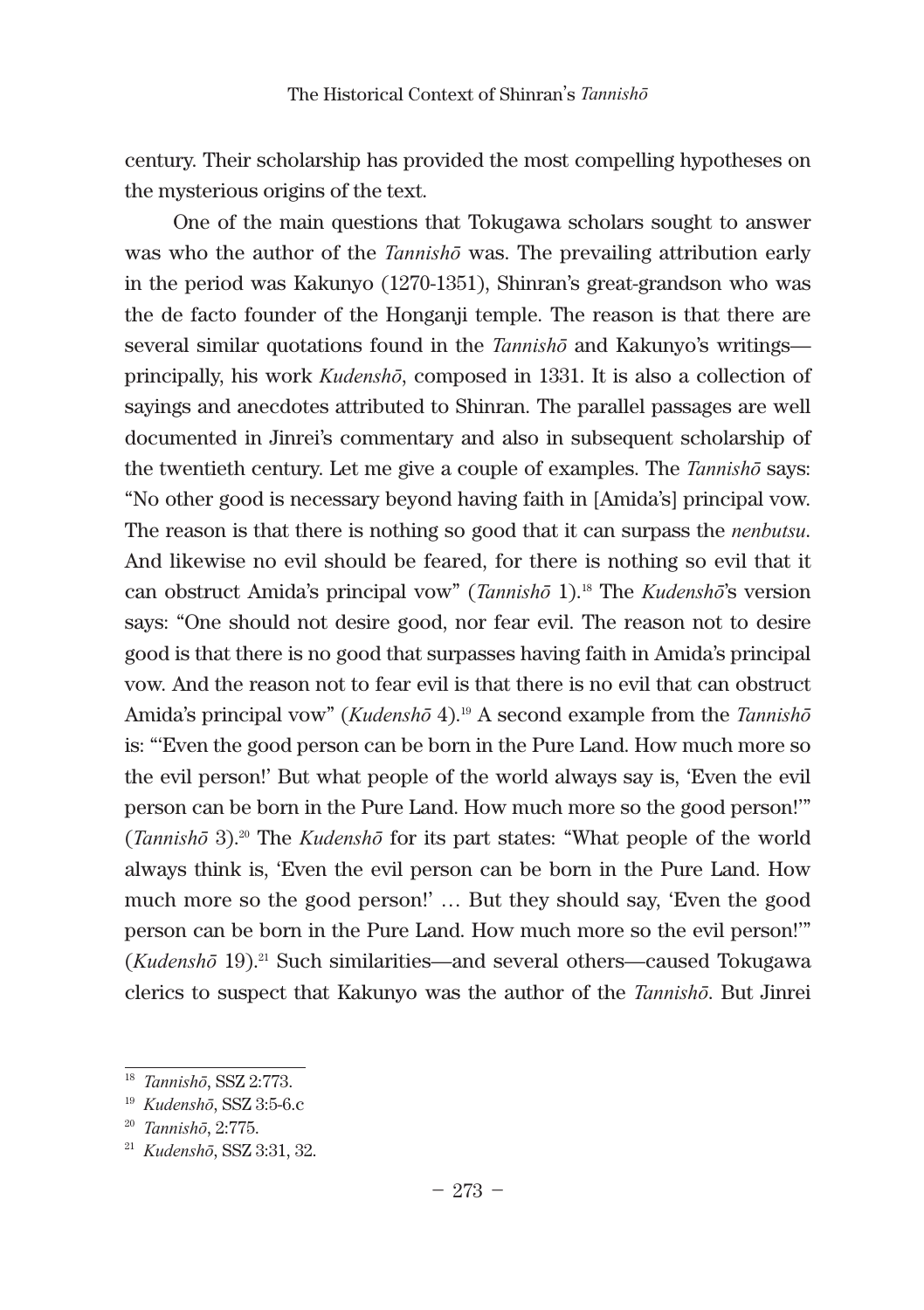and Ryōshō point out that Kakunyo was born eight years after Shinran died, whereas the *Tannishō* is written as if the author heard these words directly from Shinran. For that reason, they hypothesize that others wrote the work. Jinrei suspects Nyoshin (1239-1300), Shinran's grandson who had lived with him as a child and whom Kakunyo sought out for religious instruction.<sup>22</sup> Ryōshō, on the other hand, identifies Yuienbō (1222-89?), a disciple of Shinran's who lived in eastern Japan and is mentioned twice in the *Tannishō*, and whom Kakunyo may have known.<sup>23</sup> Scholars today generally favor Ryōshō's thesis. The point, however, is that the *Tannishō*, though not cited in Kakunyo's time, is very similar in structure and content to the *Kudenshō* and the other collections of Shinran's sayings that Kakunyo composed. Hence, it is probably not a spurious work composed later.

In comparing the *Tannishō* to Kakunyo's writings, despite the parallel passages between them, there are certain differences in how they portray Shinran and his teachings. These differences, I believe, help explain the *Tannishō*'s obscurity in medieval times. Let me elucidate this point by citing a couple of passages in Kakunyo's *Kudenshō*. The first one recounts a dream of Shinran's wife Eshinni (1182-1268?) in which she sees two paintings of Buddhist figures. A person in the dream identifies the first one as the Bodhisattva Seishi appearing as Master Genkū (i.e., Hōnen), Shinran's teacher. In identifying the second one, the person says: "That is the great compassionate Bodhisattva Kannon, and he is none other than the Priest Zenshin (i.e., Shinran)" (*Kudenshō* 12).<sup>24</sup> This revelation shocks Eshinni and she wakes up from her dream. Seishi and Kannon were recognized of course as the two attendant Bodhisattvas of Amida Buddha who assist him in delivering sentient beings to enlightenment. The second passage from the *Kudenshō* relates another dream, this one by Shinran's close disciple Renni (d. 1278). In it he sees the revered Buddhist promulgator Shōtoku Taishi (574-622), who himself is considered a manifestation of Kannon,

<sup>22</sup> Kōgatsuin Jinrei, *Tannishō kōrinki*, in *Shinshū taikei*, 23:1-2.

<sup>23</sup> Myōon'in Ryōshō, *Tannishō monki*, in Zoku *Shinshū taikei*, 21:2-6.

<sup>24</sup> *Kudenshō*, SSZ 3:20.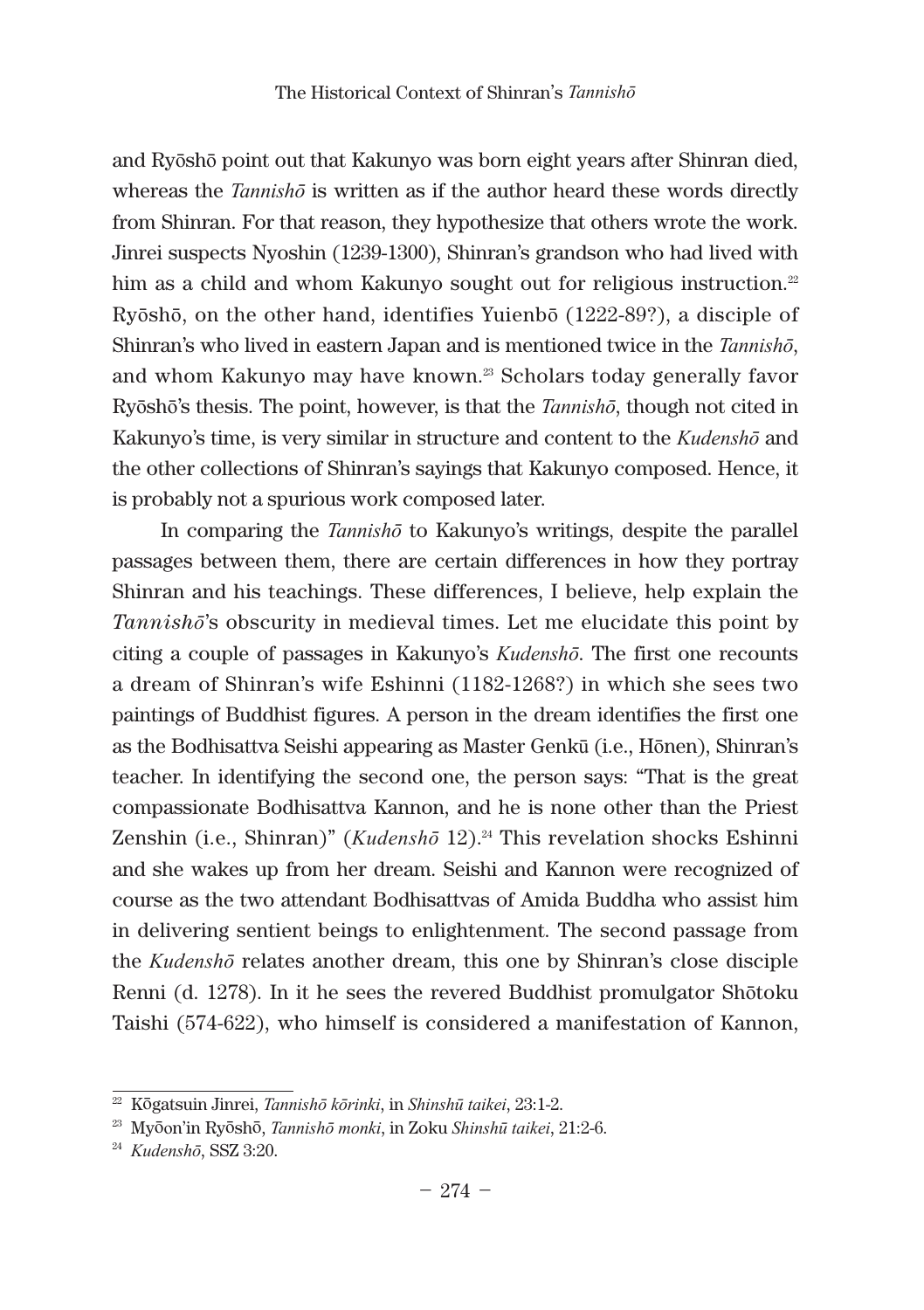worshiping Shinran and saying: "Reverence to the great compassionate Amida Buddha, who is reborn here to spread the sublime teachings so that those in this evil world and during this evil age with its five corruptions are certain to attain immediate highest enlightenment" (*Kudenshō* 13).25 The work then elaborates by saying that Shinran is an earthly manifestation (*suijaku*) of Kannon and a worldly appearance (*raigen*) of Amida Buddha. This framing of Shinran and how his teachings are imparted to the world differs markedly from the modern interpretations of the *Tannishō*. The medieval or premodern religious outlook clearly recognizes miraculous manifestations of the Buddha, extraordinary dreams conveying revelations, and unseen spirits working in secret. Such things are dismissed nowadays as superstitions (a concept that gained its currency in modern times). But we should remember that this medieval religion created the culture out of which the *Tannishō*'s powerful message arose and within which people felt most persuaded of its truth. We should also remember that Shinran himself subscribed to these so-called superstitious beliefs and enunciated his ideas through them.

If we turn our attention back to the *Tannishō*, we can see that it does not have as strong a medieval flavor as the *Kudenshō* does, though it is not devoid of it. For instance, there is one saying attributed to Shinran that acknowledges the workings of unseen spirits: "*Kami* of heaven and spirits of earth show obeisance to practitioners of faith, and neither demons nor heretics can stand in their way" (*Tannishō* 7).<sup>26</sup> Here Shinran affirms the spirit world that was recognized in medieval times. It is noteworthy, though, that modern readers of the *Tannishō* virtually ignore this comment. On balance, however, the *Tannishō*, compared to the *Kudenshō* and other medieval texts, contains fewer references of this type that could be called distinctly premodern and prescientific.

Religion has in fact undergone a transmutation in modern times. There has been the attempt to purge from it any belief or practice that might

<sup>25</sup> *Kudenshō*, SSZ 3:21.

<sup>26</sup> *Tannishō*, SSZ 2:777.